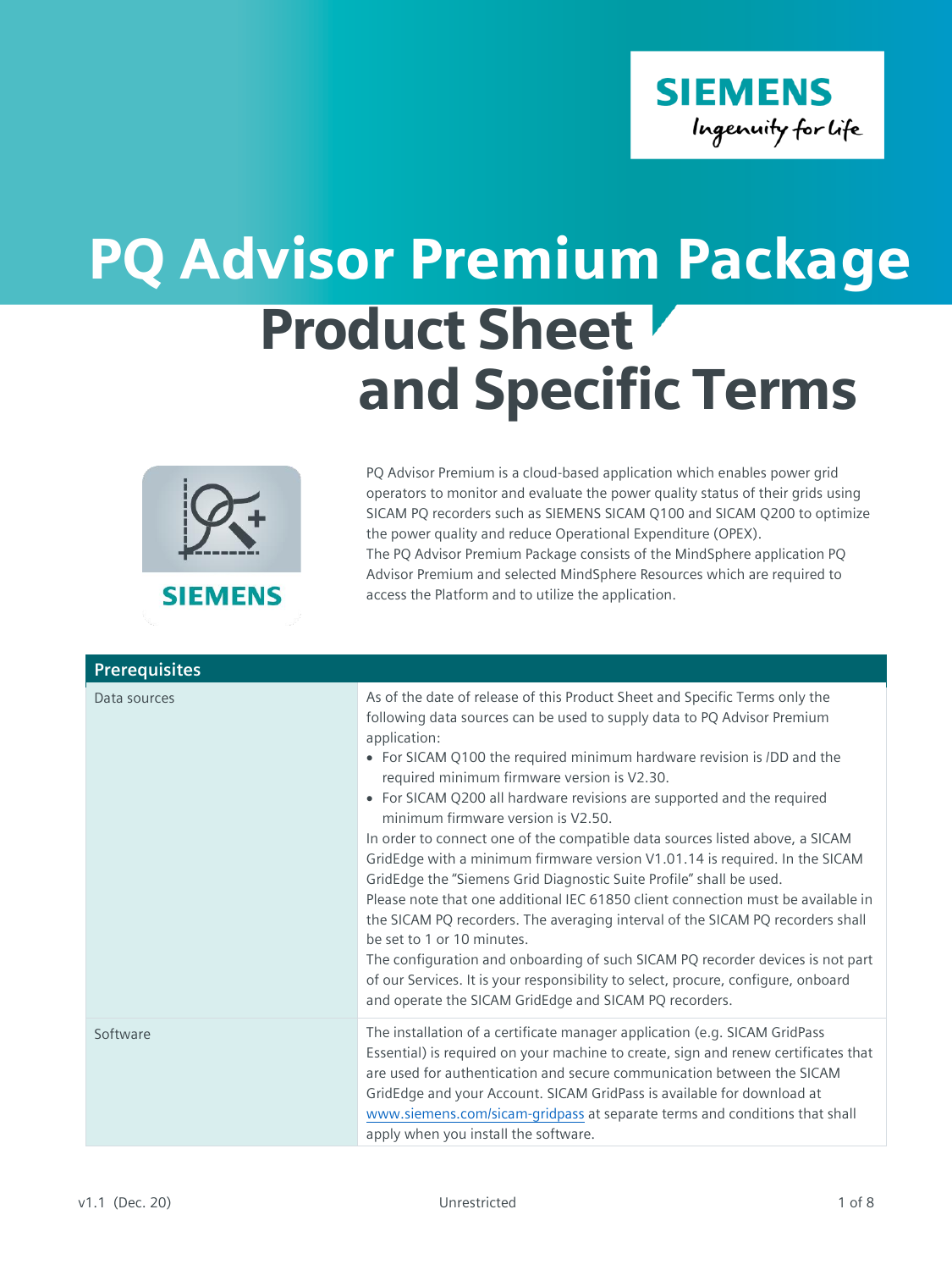| Web browser and<br>operating systems | PQ Advisor Premium is a web-based application specifically optimized for use on<br>Desktop PCs running Windows 10 or tablets running Google Android or Apple<br>iPadOS operating systems. The recommended screen resolution is 1920x1080px<br>or higher. The application requires at least Android 7.0 or iPadOS 13.0 and a<br>recent version of Google Chrome, Microsoft Edge or Apple Safari.                                                             |
|--------------------------------------|-------------------------------------------------------------------------------------------------------------------------------------------------------------------------------------------------------------------------------------------------------------------------------------------------------------------------------------------------------------------------------------------------------------------------------------------------------------|
| Internet connection                  | A secure, firewalled Internet connection between your process LAN and the<br>MindSphere MQTT Broker is required. The firewall must allow outgoing TCP-<br>connections to port 8883. If your Internet router does not act as a DNS proxy or<br>a DNS server, additionally the firewall must allow outgoing UDP connections to<br>port 53.<br>The bandwidth of your Internet connection will determine your experience of<br>the performance of the Services. |

| <b>Description of PQ Advisor Premium application</b> |                                                                                                                                                                                                                                                                                                                                                                                                                                                                                                                                |  |
|------------------------------------------------------|--------------------------------------------------------------------------------------------------------------------------------------------------------------------------------------------------------------------------------------------------------------------------------------------------------------------------------------------------------------------------------------------------------------------------------------------------------------------------------------------------------------------------------|--|
| General                                              | The PQ Advisor Premium application allows you to visualize and evaluate power<br>quality data from your electrical grid. The following views are provided as part of<br>this application and are described in more detail below:<br>• Cockpit<br>• PQ evaluation<br>Measurements<br>• Energy monitoring<br>• Zone configuration                                                                                                                                                                                                |  |
| Cockpit                                              | Shows power quality data from SICAM PQ recorders. The cockpit is user<br>configurable. The User can select which SICAM PQ recorder is shown in each<br>widget. Additionally, value limits for each widget can be configured. These limits<br>then trigger color code indicators that help focusing on the most relevant power<br>quality issues. Trend indicators are shown in most widgets to signal possible<br>problems to the User before they occur.                                                                      |  |
| PQ evaluation                                        | Shows the results of the grid code evaluation for a selected SICAM PQ recorder.<br>The User can assign grid codes to each SICAM PQ recorder in the device<br>configuration view. Power quality incidents for the selected time range are<br>shown in a timeline diagram. The percentage of violated time for each power<br>quality characteristic is shown in a widget. Color code indicators are used to help<br>focusing on the devices / characteristics that show grid code violations in the<br>User selected time range. |  |
| <b>Measurements</b>                                  | Shows the User selected measurement data of the connected SICAM PQ<br>recorders in a timeline diagram. Measurement data from different SICAM PQ<br>recorders can be displayed in the same diagram for comparison. The displayed<br>time range can be selected.                                                                                                                                                                                                                                                                 |  |
| Power forecast                                       | Shows the results of the apparent power forecast for all enabled SICAM PQ<br>recorders. The User can assign apparent power warning and error limits to each<br>SICAM PQ recorder. In addition, the forecast period can be set. The limits then<br>trigger color code indicators that help focusing on the SICAM PQ recorders that<br>show apparent power limit violations in the selected prediction period.                                                                                                                   |  |
| Energy monitoring                                    | Shows the aggregated energy consumed within a configured zone. The<br>consumed energy is shown as stacked bar charts. The displayed time range can<br>be set as day or week.                                                                                                                                                                                                                                                                                                                                                   |  |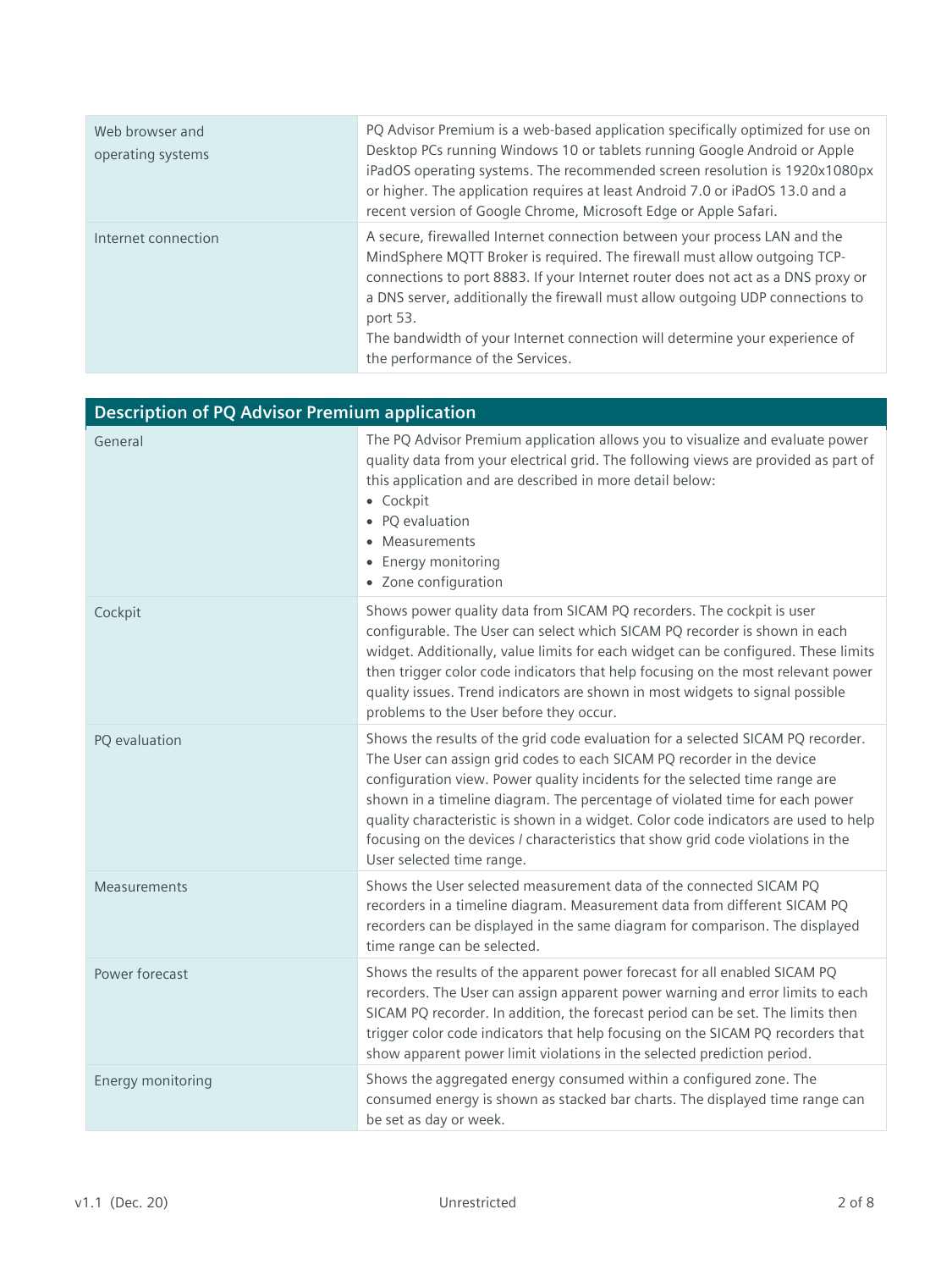| Zone configuration      | Allows the User to create the hierarchy of zones for the energy monitoring<br>feature. The zone hierarchy can be individually created. One or more onboarded<br>SICAM PQ recorders can be assigned to a zone.                                                                                                                                                                                                                                                                                                                                                                                                                                                                                                                                                                                                                                                                                                                                               |
|-------------------------|-------------------------------------------------------------------------------------------------------------------------------------------------------------------------------------------------------------------------------------------------------------------------------------------------------------------------------------------------------------------------------------------------------------------------------------------------------------------------------------------------------------------------------------------------------------------------------------------------------------------------------------------------------------------------------------------------------------------------------------------------------------------------------------------------------------------------------------------------------------------------------------------------------------------------------------------------------------|
| Device configuration    | Allows the User to apply the nominal values for frequency and rated voltage to<br>each onboarded SICAM PQ recorder. Additionally, the network type can be set<br>per SICAM PQ recorder. The grid code is automatically derived from the entered<br>values or can be set manually.                                                                                                                                                                                                                                                                                                                                                                                                                                                                                                                                                                                                                                                                           |
| Application permissions | PQ Advisor Premium application is operated in data centers in the Area European<br>Union and processes the following data:<br>• Time series data which includes the variables received from an asset within<br>defined continuous time cycles.<br>• Asset configuration data which describes the asset (e.g. asset name, location).<br>• Event data which includes the variables received from an asset.<br>• File data which includes the files (COMTRADE and PQDIF) received from an<br>asset.<br>The application performs the following activities which modifies or amends Your<br>Content in your Account on your behalf:<br>• Evaluate and process information presented in different views within this<br>application and store the results as time series or event data.<br>• Update asset configuration data in order to use the functionalities of this<br>application.<br>• Store file data containing application settings changed by the User. |

## **Description of MindSphere Resources**

| The following MindSphere resources ("MindSphere Resources") are included in the PQ Advisor Premium Package. |                                                                                                                                                                                                                                                                                                                                                                                                                                                                                                                                                                                                                                                                                                                                                                                                                                                                                                                                                                                                                                                                                                                                                                                                                                                                                                                                                                                                                                                                                                                                                                                                                                                                                                                                                                                                                                      |  |
|-------------------------------------------------------------------------------------------------------------|--------------------------------------------------------------------------------------------------------------------------------------------------------------------------------------------------------------------------------------------------------------------------------------------------------------------------------------------------------------------------------------------------------------------------------------------------------------------------------------------------------------------------------------------------------------------------------------------------------------------------------------------------------------------------------------------------------------------------------------------------------------------------------------------------------------------------------------------------------------------------------------------------------------------------------------------------------------------------------------------------------------------------------------------------------------------------------------------------------------------------------------------------------------------------------------------------------------------------------------------------------------------------------------------------------------------------------------------------------------------------------------------------------------------------------------------------------------------------------------------------------------------------------------------------------------------------------------------------------------------------------------------------------------------------------------------------------------------------------------------------------------------------------------------------------------------------------------|--|
| <b>Base Tenant</b>                                                                                          | The Base Tenant provides you with a dedicated Account (also referred to as<br>"Tenant") on MindSphere. It enables you to login to your Account via the<br>respective URL provided by us and is required for use of the application and<br>MindSphere Resources.<br>Base Tenant includes 1 Admin User and provides you with the following<br>administration tools available on the MindSphere Launchpad:<br>• Usage Transparency: provides information regarding your consumption of<br>MindSphere Resources.<br>• Settings: allow managing Users, permissions, rights, roles, groups,<br>Collaborations, subtenants <sup>1</sup> and tenant provider information. For every User,<br>an individual login is required. Users are also permitted to access and utilize<br>the user management for the purpose of receiving a service from you.<br>However, a user that receives a service from you shall not be granted with<br>administration rights, except for administration rights that are offered by the<br>user management of a subtenant <sup>1</sup> .<br>• Asset Manager: use Asset Manager to onboard & offboard agents to your<br>Account; configure assets, asset types and aspect types; manage the Sharing<br>of assets under a Collaboration between Accounts using Cross-Tenancy. The<br>User that is entitled to administrate the Asset Manager may permit users of a<br>subtenant <sup>1</sup> who receive a service from you to directly access the Asset<br>Manager in relation to the respective subtenant <sup>1</sup> .<br>• Upgrade: use Upgrade to order available upgrades to your subscribed and<br>additionally available MindSphere Resources (e.g. increase Users or agents);<br>get an overview of your requested and completed upgrades; manage pending<br>upgrade requests (authorized Users only). |  |
|                                                                                                             |                                                                                                                                                                                                                                                                                                                                                                                                                                                                                                                                                                                                                                                                                                                                                                                                                                                                                                                                                                                                                                                                                                                                                                                                                                                                                                                                                                                                                                                                                                                                                                                                                                                                                                                                                                                                                                      |  |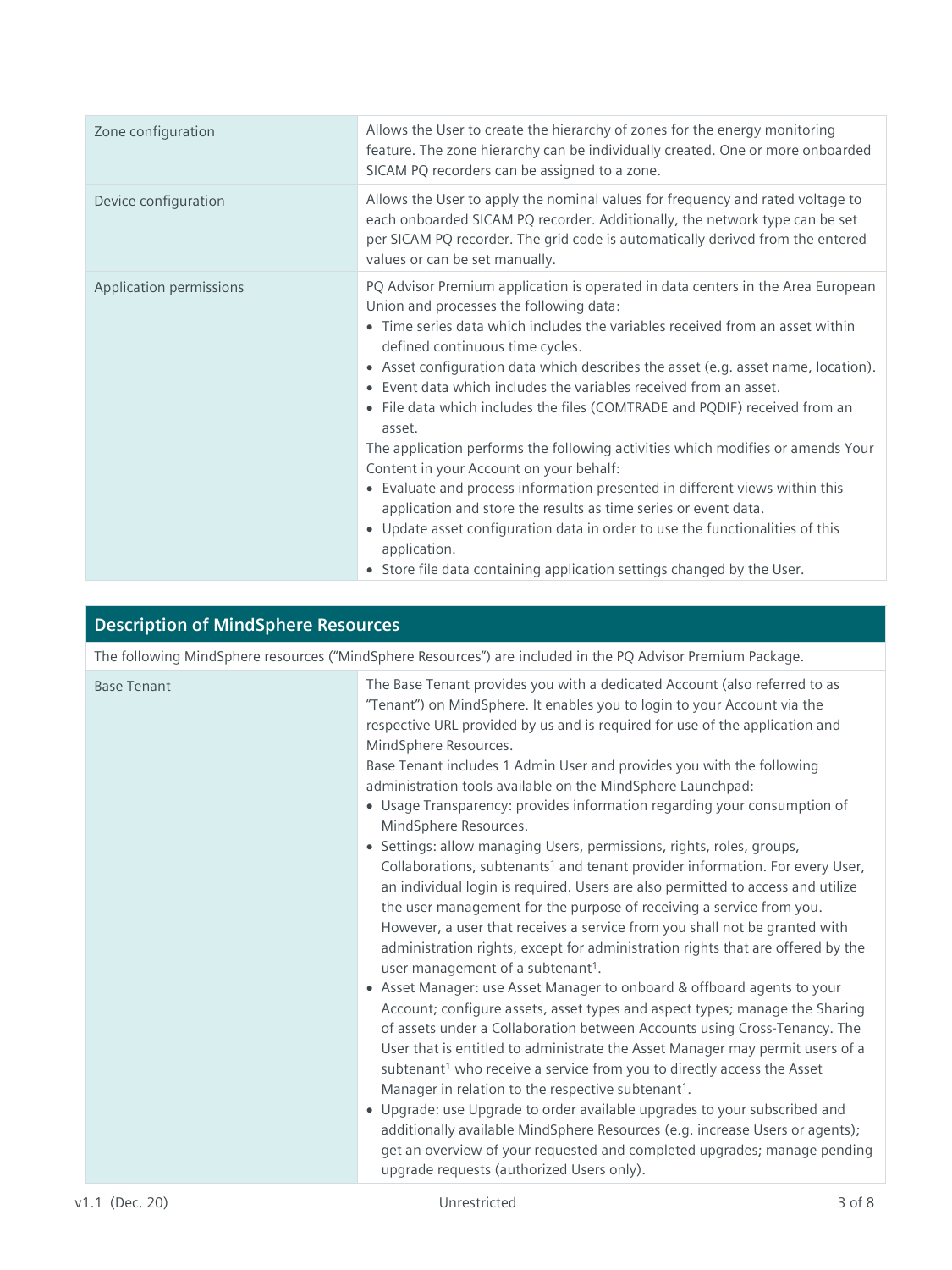| User                         | It allows a defined number of Users to access your Account and use the<br>application.                                                                                                                                                                                                                                                                                                                                                                                                                                      |
|------------------------------|-----------------------------------------------------------------------------------------------------------------------------------------------------------------------------------------------------------------------------------------------------------------------------------------------------------------------------------------------------------------------------------------------------------------------------------------------------------------------------------------------------------------------------|
| Agent                        | An agent is a software as part of a hardware device (e.g. SICAM GridEge and<br>SICAM PQ recorder) or in the form of an application provided by Siemens or a<br>Third Party which you connect to your Account and which can ingest data into<br>your Account and send data to one or more asset instances.                                                                                                                                                                                                                   |
| Asset Type                   | Asset type describes the type of an asset (e.g. even harmonic voltages measured<br>by a SICAM PQ recorder) including one or several attributes. An asset type is a<br>template that describes the attributes of a homogenous group of physical or<br>logical assets, which is used for asset modeling.<br>An asset type is a grouping of assets with common characteristics that<br>distinguish those assets as a group or class.                                                                                           |
| Asset Instance               | Asset instance reflects a physical and/or logical device within your Account, e.g.<br>a specific silo within a plant would be an asset instance. Each instance belongs<br>to an asset type (e.g. even harmonic voltages measured by a SICAM PQ<br>recorder).                                                                                                                                                                                                                                                                |
| Time Series Data Ingest Rate | Time series data ingest rate represents the rate at which the sensor data is<br>ingested into the Platform (e.g. measured values from a SICAM PQ Recorder).<br>Data ingest is based on number of assets, number of variables per asset, size per<br>variable including overhead, read cycle interval and sending frequency. This<br>depends on the size of the requests containing time series sent from the<br>customer to the Platform. Time series data ingest rate is restricted to a maximum<br>of 100 KB/s per asset. |
| Time Series Data Storage     | Time series data storage represents the total volume of time series data (e.g.<br>measured values from a SICAM PQ Recorder) ingested and stored in the Platform<br>for an Account.                                                                                                                                                                                                                                                                                                                                          |
| <b>IoT File Storage</b>      | IoT file storage represents the total volume of files (e.g. COMTRADE and PQDIF<br>files) uploaded and stored in the Platform for an Account.                                                                                                                                                                                                                                                                                                                                                                                |
| Fvent                        | An event documents the occurrence of a defined situation (e.g. voltage dip or<br>voltage swell events).                                                                                                                                                                                                                                                                                                                                                                                                                     |
|                              |                                                                                                                                                                                                                                                                                                                                                                                                                                                                                                                             |

1) Please note that subtenants are not part of the PQ Advisor Premium Package and are currently not supported by the application. Subtenants can be ordered separately for additional fees and can be used for OEM Services as described in the Specific Terms for MindAccess IoT Value Plan available on [www.mindsphere.io/terms.](http://www.mindsphere.io/terms) If you provide your customers with OEM Services, the Specific Terms for MindAccess IoT Value Plan available on [www.mindsphere.io/terms](http://www.mindsphere.io/terms) shall apply accordingly as if you had subscribed to a MindAccess IoT Value Plan.

## **PQ Advisor Premium Package Overview**

| <b>Base subscription</b>                                                                                                                                                                           | <b>PQ Advisor Premium Package Starter</b> |
|----------------------------------------------------------------------------------------------------------------------------------------------------------------------------------------------------|-------------------------------------------|
| The MindSphere Resources included in the PQ Advisor Premium Package Starter are suitable to connect 1 SICAM GridEdge<br>with 1 SICAM PQ recorder to the Platform with a maximum of 65 Data Points. |                                           |
| PQ Advisor Premium application                                                                                                                                                                     |                                           |
| Base Tenant <sup>1</sup>                                                                                                                                                                           | ✓                                         |
| Users                                                                                                                                                                                              | 5                                         |
| Agents                                                                                                                                                                                             | $\overline{2}$                            |
| <b>Asset Types</b>                                                                                                                                                                                 | 5                                         |
| Asset Instances                                                                                                                                                                                    | 70                                        |
| Time Series Data Ingest Rate                                                                                                                                                                       | $0.46$ kB/s                               |
|                                                                                                                                                                                                    |                                           |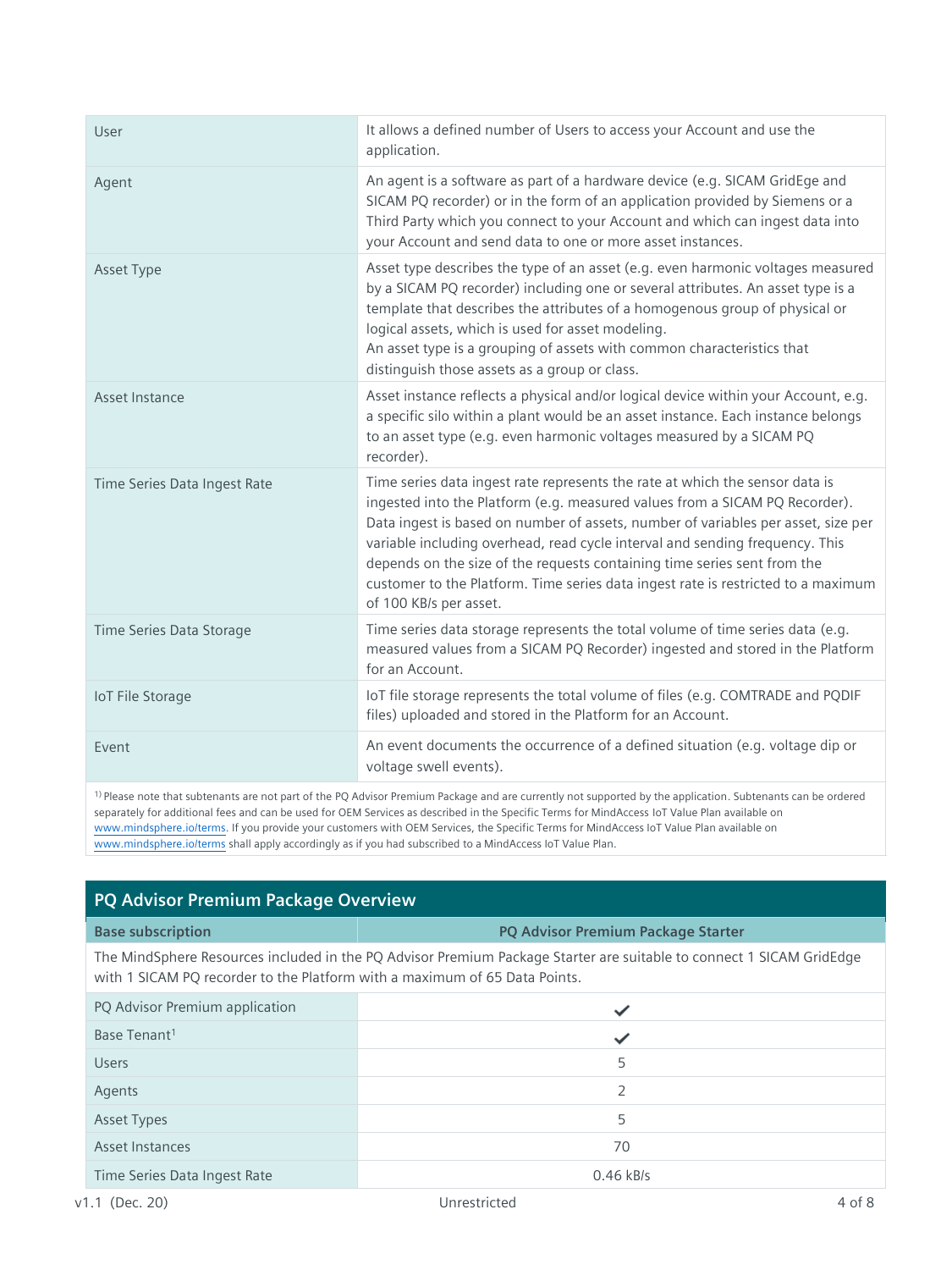| Time Series Data Storage                                                                                                                                                                                                                                                                                                                                                                                                                                                                                                                                                                                                                                                                                                                                                                                                                                                                                                                                                                                                                                                                                                                                                                                                                                                                                                    | 28.0 GB                                                                                                                                                                                                                                                                                                                            |
|-----------------------------------------------------------------------------------------------------------------------------------------------------------------------------------------------------------------------------------------------------------------------------------------------------------------------------------------------------------------------------------------------------------------------------------------------------------------------------------------------------------------------------------------------------------------------------------------------------------------------------------------------------------------------------------------------------------------------------------------------------------------------------------------------------------------------------------------------------------------------------------------------------------------------------------------------------------------------------------------------------------------------------------------------------------------------------------------------------------------------------------------------------------------------------------------------------------------------------------------------------------------------------------------------------------------------------|------------------------------------------------------------------------------------------------------------------------------------------------------------------------------------------------------------------------------------------------------------------------------------------------------------------------------------|
| <b>IoT File Storage</b>                                                                                                                                                                                                                                                                                                                                                                                                                                                                                                                                                                                                                                                                                                                                                                                                                                                                                                                                                                                                                                                                                                                                                                                                                                                                                                     | 1.0 <sub>GB</sub>                                                                                                                                                                                                                                                                                                                  |
| Events                                                                                                                                                                                                                                                                                                                                                                                                                                                                                                                                                                                                                                                                                                                                                                                                                                                                                                                                                                                                                                                                                                                                                                                                                                                                                                                      | 20 000                                                                                                                                                                                                                                                                                                                             |
| <b>MindSphere Resources upgrade</b><br>(optional)                                                                                                                                                                                                                                                                                                                                                                                                                                                                                                                                                                                                                                                                                                                                                                                                                                                                                                                                                                                                                                                                                                                                                                                                                                                                           | PQ Advisor Premium Package Site Upgrade                                                                                                                                                                                                                                                                                            |
| Fee                                                                                                                                                                                                                                                                                                                                                                                                                                                                                                                                                                                                                                                                                                                                                                                                                                                                                                                                                                                                                                                                                                                                                                                                                                                                                                                         | 25 € <sup>2</sup> /month                                                                                                                                                                                                                                                                                                           |
|                                                                                                                                                                                                                                                                                                                                                                                                                                                                                                                                                                                                                                                                                                                                                                                                                                                                                                                                                                                                                                                                                                                                                                                                                                                                                                                             | The PQ Advisor Premium Package Site Upgrade contains the following additional MindSphere Resources and is suitable to<br>connect 1 additional SICAM GridEdge and 1 additional SICAM PQ recorder to the Platform with a maximum of 65 Data<br>Points. This upgrade can only be activated within the PQ Advisor Premium application. |
| Agents                                                                                                                                                                                                                                                                                                                                                                                                                                                                                                                                                                                                                                                                                                                                                                                                                                                                                                                                                                                                                                                                                                                                                                                                                                                                                                                      | 2 additional Agents                                                                                                                                                                                                                                                                                                                |
| <b>Asset Instances</b>                                                                                                                                                                                                                                                                                                                                                                                                                                                                                                                                                                                                                                                                                                                                                                                                                                                                                                                                                                                                                                                                                                                                                                                                                                                                                                      | 70 additional Asset Instances                                                                                                                                                                                                                                                                                                      |
| Time Series Data Ingest Rate                                                                                                                                                                                                                                                                                                                                                                                                                                                                                                                                                                                                                                                                                                                                                                                                                                                                                                                                                                                                                                                                                                                                                                                                                                                                                                | 0.46 kB/s additional Time Series Data Ingest Rate                                                                                                                                                                                                                                                                                  |
| Time Series Data Storage                                                                                                                                                                                                                                                                                                                                                                                                                                                                                                                                                                                                                                                                                                                                                                                                                                                                                                                                                                                                                                                                                                                                                                                                                                                                                                    | 28.0 GB additional Time Series Data Storage                                                                                                                                                                                                                                                                                        |
| <b>IoT File Storage</b>                                                                                                                                                                                                                                                                                                                                                                                                                                                                                                                                                                                                                                                                                                                                                                                                                                                                                                                                                                                                                                                                                                                                                                                                                                                                                                     | 1.0 GB additional IoT File Storage                                                                                                                                                                                                                                                                                                 |
| Events                                                                                                                                                                                                                                                                                                                                                                                                                                                                                                                                                                                                                                                                                                                                                                                                                                                                                                                                                                                                                                                                                                                                                                                                                                                                                                                      | 20 000 additional Events                                                                                                                                                                                                                                                                                                           |
| <b>MindSphere Resources upgrade</b><br>(optional)                                                                                                                                                                                                                                                                                                                                                                                                                                                                                                                                                                                                                                                                                                                                                                                                                                                                                                                                                                                                                                                                                                                                                                                                                                                                           | PQ Advisor Premium Package Device Upgrade                                                                                                                                                                                                                                                                                          |
| Fee                                                                                                                                                                                                                                                                                                                                                                                                                                                                                                                                                                                                                                                                                                                                                                                                                                                                                                                                                                                                                                                                                                                                                                                                                                                                                                                         | 19 € <sup>2</sup> /month                                                                                                                                                                                                                                                                                                           |
| The PQ Advisor Premium Package Device Upgrade contains the following additional MindSphere Resources and is suitable to<br>connect 1 additional SICAM PQ recorder to the Platform with a maximum of 65 Data Points. This upgrade can only be<br>activated within the PQ Advisor Premium application.                                                                                                                                                                                                                                                                                                                                                                                                                                                                                                                                                                                                                                                                                                                                                                                                                                                                                                                                                                                                                        |                                                                                                                                                                                                                                                                                                                                    |
| Agents                                                                                                                                                                                                                                                                                                                                                                                                                                                                                                                                                                                                                                                                                                                                                                                                                                                                                                                                                                                                                                                                                                                                                                                                                                                                                                                      | 1 additional Agent                                                                                                                                                                                                                                                                                                                 |
| Asset Instances                                                                                                                                                                                                                                                                                                                                                                                                                                                                                                                                                                                                                                                                                                                                                                                                                                                                                                                                                                                                                                                                                                                                                                                                                                                                                                             | 70 additional Asset Instances                                                                                                                                                                                                                                                                                                      |
| Time Series Data Ingest Rate                                                                                                                                                                                                                                                                                                                                                                                                                                                                                                                                                                                                                                                                                                                                                                                                                                                                                                                                                                                                                                                                                                                                                                                                                                                                                                | 0.46 kB/s additional Time Series Data Ingest Rate                                                                                                                                                                                                                                                                                  |
| Time Series Data Storage                                                                                                                                                                                                                                                                                                                                                                                                                                                                                                                                                                                                                                                                                                                                                                                                                                                                                                                                                                                                                                                                                                                                                                                                                                                                                                    | 28.0 GB additional Time Series Data Storage                                                                                                                                                                                                                                                                                        |
| <b>IoT File Storage</b>                                                                                                                                                                                                                                                                                                                                                                                                                                                                                                                                                                                                                                                                                                                                                                                                                                                                                                                                                                                                                                                                                                                                                                                                                                                                                                     | 1.0 GB additional IoT File Storage                                                                                                                                                                                                                                                                                                 |
| Events                                                                                                                                                                                                                                                                                                                                                                                                                                                                                                                                                                                                                                                                                                                                                                                                                                                                                                                                                                                                                                                                                                                                                                                                                                                                                                                      | 20 000 additional Events                                                                                                                                                                                                                                                                                                           |
| <b>MindSphere Resources upgrade</b><br>(optional)                                                                                                                                                                                                                                                                                                                                                                                                                                                                                                                                                                                                                                                                                                                                                                                                                                                                                                                                                                                                                                                                                                                                                                                                                                                                           | PQ Advisor Premium Package Data Points Upgrade                                                                                                                                                                                                                                                                                     |
| Fee                                                                                                                                                                                                                                                                                                                                                                                                                                                                                                                                                                                                                                                                                                                                                                                                                                                                                                                                                                                                                                                                                                                                                                                                                                                                                                                         | 9 € <sup>2</sup> /month                                                                                                                                                                                                                                                                                                            |
| The PQ Advisor Premium Package Data Points Upgrade contains the following additional MindSphere Resources and is<br>suitable to send 50 additional Data Points for any SICAM PQ recorder to the Platform. This upgrade can only be activated<br>within the PQ Advisor Premium application.                                                                                                                                                                                                                                                                                                                                                                                                                                                                                                                                                                                                                                                                                                                                                                                                                                                                                                                                                                                                                                  |                                                                                                                                                                                                                                                                                                                                    |
| Asset Instances                                                                                                                                                                                                                                                                                                                                                                                                                                                                                                                                                                                                                                                                                                                                                                                                                                                                                                                                                                                                                                                                                                                                                                                                                                                                                                             | 55 additional Asset Instances                                                                                                                                                                                                                                                                                                      |
| Time Series Data Ingest Rate                                                                                                                                                                                                                                                                                                                                                                                                                                                                                                                                                                                                                                                                                                                                                                                                                                                                                                                                                                                                                                                                                                                                                                                                                                                                                                | 0.17 kB/s additional Time Series Data Ingest Rate                                                                                                                                                                                                                                                                                  |
| Time Series Data Storage                                                                                                                                                                                                                                                                                                                                                                                                                                                                                                                                                                                                                                                                                                                                                                                                                                                                                                                                                                                                                                                                                                                                                                                                                                                                                                    | 12.0 GB additional Time Series Data Storage                                                                                                                                                                                                                                                                                        |
| <sup>1)</sup> You can decide if a Base Tenant shall be created and provisioned to you as part of your PQ Advisor Premium Package Starter or if the PQ Advisor Premium<br>Package Starter (without a Base Tenant) shall be added to an existing Account (Base Tenant or MindAccess IoT Value Plan Account). A Package can only be<br>added to an existing Account if the Account and Package are hosted in the same data center location. If you decide to add various Packages to one existing<br>Account, please note the following: The MindSphere Resources included in the various Packages will be combined under one Account; it is your responsibility<br>to allocate the MindSphere Resources to the various Packages according to your needs. The combination of MindSphere Resources under one Account may<br>lead to technical limitations in their accessibility and should therefore not exceed the limits set out under<br>https://sie.ag/MindSphere TechnicalLimitationsforUsageofMindSphereServices; <sup>2)</sup> If a fee is displayed in a different currency on the product detail page for PQ<br>Advisor Premium Package Starter on http://www.mindsphere.io/store in your country of residence at the date of activating any of the upgrades described<br>herein, such displayed fee will be charged. |                                                                                                                                                                                                                                                                                                                                    |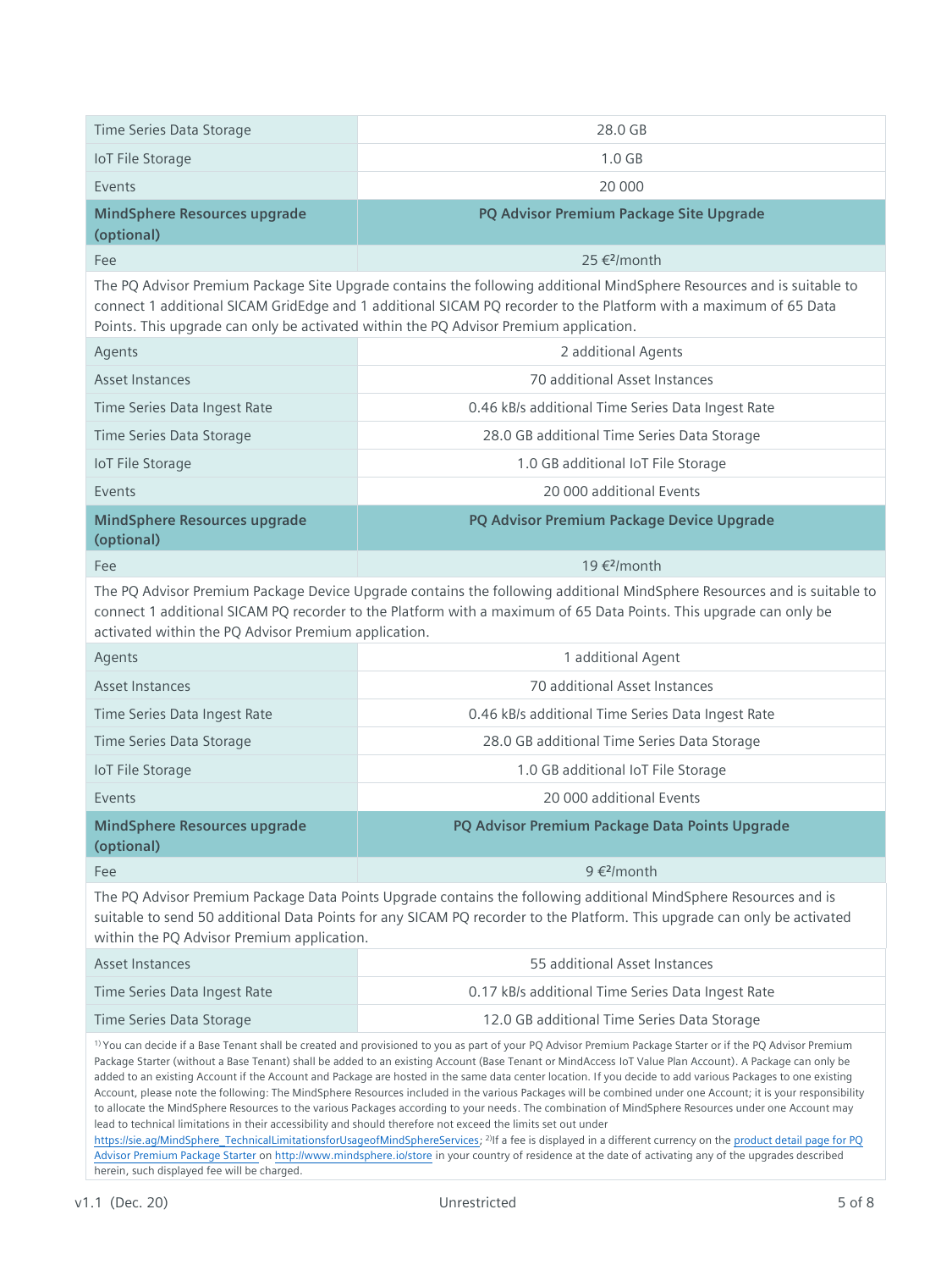| <b>Specific Terms</b>                                        |                                                                                                                                                                                                                                                                                                                                                                                                                                                                                                                                                                                                                                                                                                                                                                                                                                                                                                                                                                                                                                                                                                                 |
|--------------------------------------------------------------|-----------------------------------------------------------------------------------------------------------------------------------------------------------------------------------------------------------------------------------------------------------------------------------------------------------------------------------------------------------------------------------------------------------------------------------------------------------------------------------------------------------------------------------------------------------------------------------------------------------------------------------------------------------------------------------------------------------------------------------------------------------------------------------------------------------------------------------------------------------------------------------------------------------------------------------------------------------------------------------------------------------------------------------------------------------------------------------------------------------------|
| Subscription Term for base subscription,<br>termination      | The initial Subscription Term for PQ Advisor Premium Package Starter is 12<br>months. Following expiration of the preceding Subscription Term, the<br>subscription automatically renews with a Subscription Term of 12 months at the<br>then-current terms made available under www.mindsphere.io/terms, unless<br>either Party notifies the other Party at least 60 days prior to the then-current<br>expiration date that it has elected not to renew.<br>Upon expiration of the Subscription Term for PQ Advisor Premium Package<br>Starter without renewal, any upgraded MindSphere Resources will also be<br>deactivated and cannot be used any longer.                                                                                                                                                                                                                                                                                                                                                                                                                                                    |
| MindSphere Resources upgrade,<br>activation and deactivation | Any of the upgrades described herein may be activated or deactivated within the<br>application at any time during a valid Subscription Term for PQ Advisor Premium<br>Package Starter.                                                                                                                                                                                                                                                                                                                                                                                                                                                                                                                                                                                                                                                                                                                                                                                                                                                                                                                          |
| Payment terms                                                | The subscription fee for PQ Advisor Premium Package Starter is charged yearly in<br>advance. Upon activation and until deactivation of an upgrade described herein,<br>the fee for the relevant upgrade is charged on a daily basis monthly in arrears.                                                                                                                                                                                                                                                                                                                                                                                                                                                                                                                                                                                                                                                                                                                                                                                                                                                         |
| Data center location                                         | Your Content processed by the MindSphere Resources is stored at rest in the<br>Area European Union as set out in the MindSphere Supplemental Terms<br>available on www.mindsphere.io/terms.                                                                                                                                                                                                                                                                                                                                                                                                                                                                                                                                                                                                                                                                                                                                                                                                                                                                                                                     |
| Adaptation of fees                                           | During the Subscription Term, we may change or add new fees (collectively<br>referred to as "Fee Change") due to and to the extent required to reflect: (i)<br>changes in the quality or functionalities of the Service; (ii) material changes in<br>market conditions; (iii) general increases in wages or other employment costs;<br>and/or (iv) changes in procurement costs due to price changes made by our<br>suppliers, in each case to the extent that the changes affect our provision of the<br>agreed Service. We will notify you of any Fee Change at least 60 days in advance<br>of the effective date of the Fee Change.<br>The fees during any renewed Subscription Term will be the same as during the<br>immediately prior Subscription Term, unless we notify you of a Fee Change at<br>least 90 days prior to the end of the then-current Subscription Term, in which<br>case the communicated Fee Change will be effective upon subscription renewal.                                                                                                                                       |
| Service Level Agreement                                      | The Monthly Uptime Percentage for the PQ Advisor Premium Package is 90%.<br>Monthly Uptime Percentage is defined in the MindSphere Supplemental Terms<br>available on www.mindsphere.io/terms.                                                                                                                                                                                                                                                                                                                                                                                                                                                                                                                                                                                                                                                                                                                                                                                                                                                                                                                  |
| Data use rights                                              | During and after the Subscription Term, Siemens and its business partners may<br>use Collected Data for Siemens' internal purposes, e.g. development and<br>improvement of products and services. Use of Collected Data in accordance with<br>this Section will be at Siemens' risk. Should Siemens divest substantially all of its<br>assets of a business or should an Affiliate cease to be an Affiliate of Siemens AG,<br>the purchaser of the divested business or the former Affiliate, respectively, may<br>use the Collected Data received by such business or Affiliate before divestment,<br>only as permitted in this Product Sheet and Specific Terms.<br>"Collected Data" means the following data collected by this application:<br>• Asset configuration data (asset name, location).<br>• Time series data relating to device operation and configuration.<br>• Event data relating to device operation.<br>• File data relating to device operation and configuration.<br>• Processed data (KPIs, histograms, events, comments, plans).<br>• Logs without personal data (app log, system log). |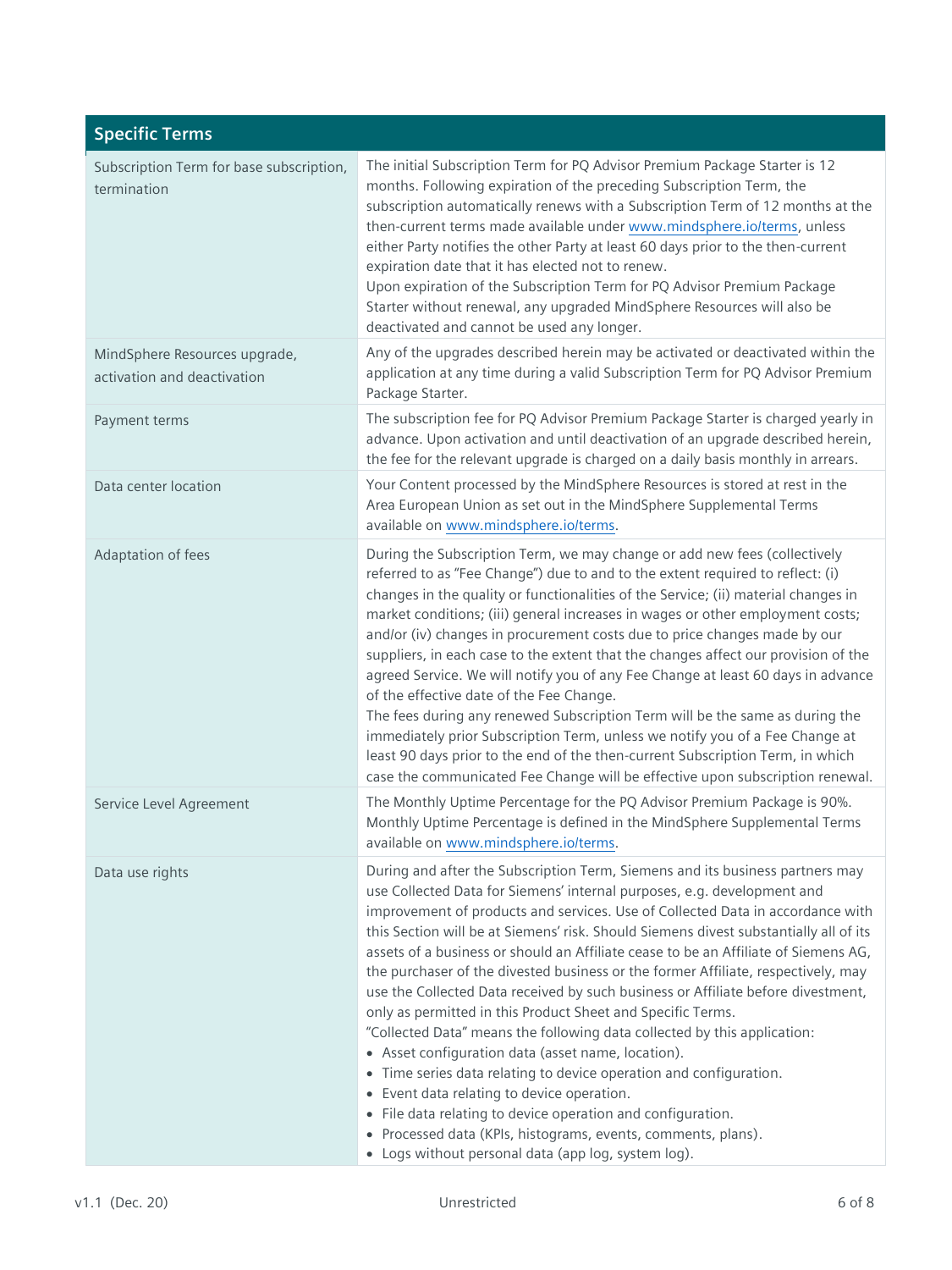|                                                           | You acknowledge that Collected Data may include copies made by the<br>application from certain parts of Your Content for use in accordance with this<br>Product Sheet & Specific Terms.                                                                                                                                                                                                                                                                                                                                                  |
|-----------------------------------------------------------|------------------------------------------------------------------------------------------------------------------------------------------------------------------------------------------------------------------------------------------------------------------------------------------------------------------------------------------------------------------------------------------------------------------------------------------------------------------------------------------------------------------------------------------|
| Third Party Terms                                         | The application contains Third Party services, including open source software, or<br>software-related managed services, which are subject to additional or different<br>terms, license rights, or require certain notices by their licensor, which we are<br>obliged to pass on to you as your licensor and to which you agree to abide<br>("Third Party Terms").<br>The Third Party Terms are made available via the following web link:<br>https://sie.ag/MindSphere-ThirdParty_PQAdvisorPremium.                                      |
| Changes to the Product Sheet and<br><b>Specific Terms</b> | We may update this document from time to time during a Subscription Term in<br>order to reflect any changes agreed with or imposing by our subcontractors<br>(including changes in open software license terms) or when we introduce new<br>MindSphere Resources, features, supplements, enhancements or capabilities<br>(e.g. that were not previously included with the subscription, but added for no<br>additional fee). Changes shall become binding upon release of a new version for<br>this document on www.mindsphere.io/terms. |
| Support                                                   | Support is available 24 hours a day in English and German. Support requests can<br>be addressed to the Customer Support Center (CSC) of Siemens:<br>Phone: +49 911 433 - 7878<br>E-Mail: support.energy@siemens.com<br>For more information, refer to http://www.siemens.com/csc.                                                                                                                                                                                                                                                        |

| <b>Export Control Requlations</b>                                       |   |  |
|-------------------------------------------------------------------------|---|--|
| Applicable for PQ Advisor Premium application and MindSphere Resources. |   |  |
| AL                                                                      | N |  |
| <b>FCCN</b>                                                             | N |  |

| <b>Security Information</b> |                                                                                                                                                                                                                    |
|-----------------------------|--------------------------------------------------------------------------------------------------------------------------------------------------------------------------------------------------------------------|
| General                     | In order to protect plants, systems, machines and networks against cyber<br>threats, it is necessary that you implement - and continuously maintain - a<br>holistic, state-of-the-art industrial security concept. |
| Access credentials          | Authentication and authorization on User level based on username and<br>password.                                                                                                                                  |

| <b>Definitions</b>   |                                                                                                                                                                                                                                                                                                                                                                                                                    |
|----------------------|--------------------------------------------------------------------------------------------------------------------------------------------------------------------------------------------------------------------------------------------------------------------------------------------------------------------------------------------------------------------------------------------------------------------|
| Data Point           | Each measurand or counter value of SICAM PQ recorder sent to the Platform via<br>SICAM GridEdge.                                                                                                                                                                                                                                                                                                                   |
| MindSphere Launchpad | After the login into your Account, the Launchpad appears. Similar to a desktop<br>on any common operating system (OS), the MindSphere Launchpad facilitates<br>starting various assigned applications.<br>If you provide services to your customers, you must replace the Siemens service<br>and support information provided in the MindSphere Launchpad with your<br>companies' service and support information. |